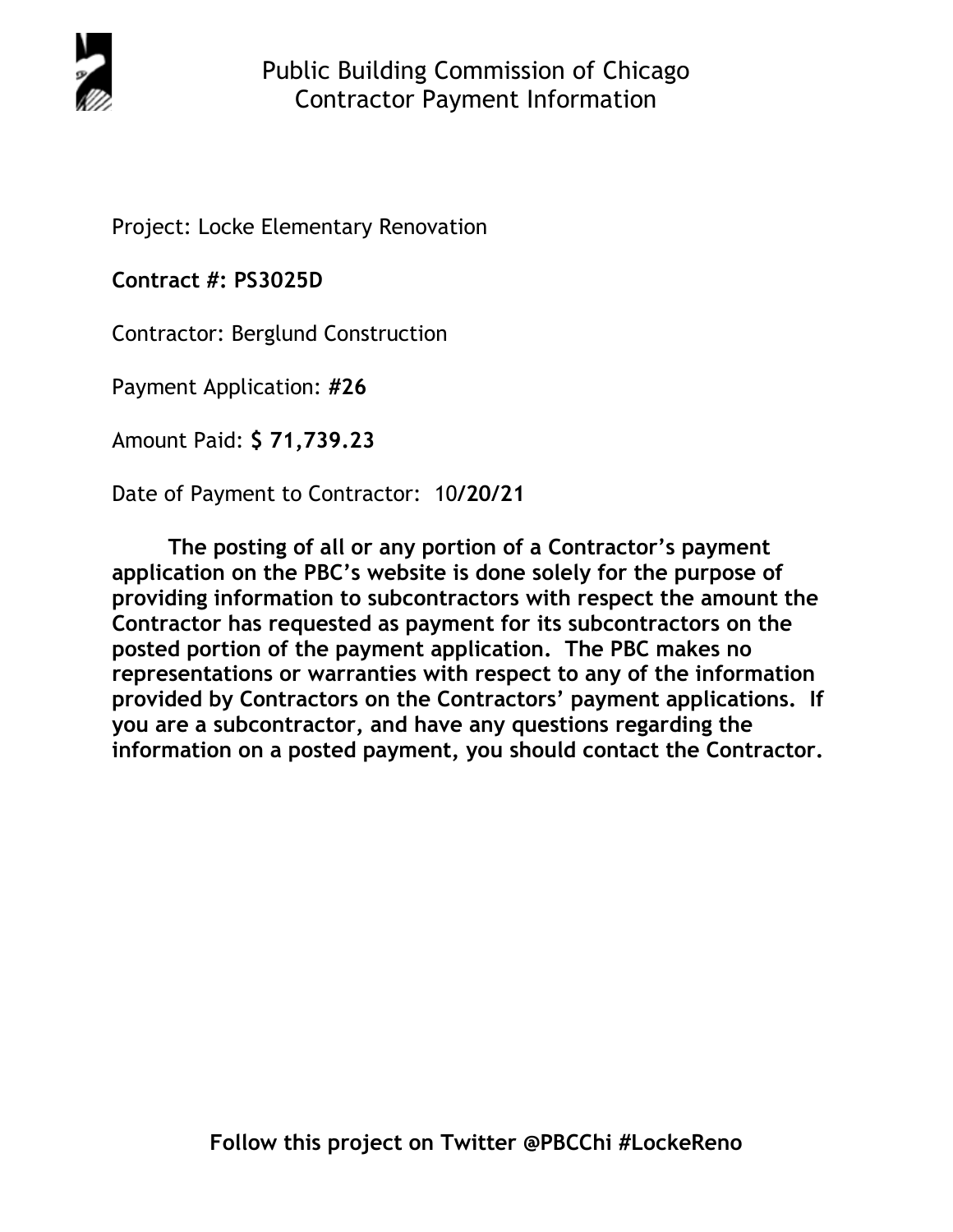## PUBLIC BUILDING COMMISSION OF CHICAGO EXHIBIT S CERTIFICATE OF ARCHITECT. ENGINEER

| DATE:                |  |                                        |    |           |
|----------------------|--|----------------------------------------|----|-----------|
| PROJECT.             |  | <b>CPS Locke Elementary Renovation</b> |    |           |
| Pay Application No.: |  | 26                                     |    |           |
| For the Period:      |  | 9/1/2021                               | to | 9/30/2021 |
| Contract No          |  | <b>PS3025D</b>                         |    |           |

ln accordance with Resolution No.\_, adopted by the Public Building Commissiorl of Chicago on\_,relating to the \$\_Revenue Bonds issued by the Public Building Commission of Chicago for the financing of this project (and all terms used herein shall have the same meaning as in said Resolution), I hereby certify to the Commission and to its Trustee, that:

- 1. Obligations in the amounts stated herein have been incurred by the Commission and that each item thereof is a proper charge against the Construction Account and has not been paid, and
- 2. No amount hereby approved for payment upon any contract will, when added to all amounts previously paid upon such contract, exceed 90% of current estimates approved by the Architect - Engineer until the aggregate amount of payments withheld equals 5olo of the Contract Price (said retained funds being payable as set forth in said Resolution).

| THE CONTRACTOR:                                                                                                                                                | <b>Berglund Construction</b><br>111 E. Wacker Drive, Suite 2450, Chicago, IL 60601 |                        |               |
|----------------------------------------------------------------------------------------------------------------------------------------------------------------|------------------------------------------------------------------------------------|------------------------|---------------|
| <b>General Construction Services</b><br><b>FOR:</b>                                                                                                            |                                                                                    |                        |               |
| Is now entitled to the sum of:                                                                                                                                 | s                                                                                  |                        |               |
| <b>ORIGINAL CONTRACTOR PRICE</b>                                                                                                                               | \$24,160,000.00                                                                    |                        |               |
| <b>ADDITIONS</b>                                                                                                                                               | \$0.00                                                                             |                        |               |
| <b>IDEDUCTIONS</b>                                                                                                                                             | \$0.00                                                                             |                        |               |
| <b>INET ADDITION OR DEDUCTION</b>                                                                                                                              | \$0.00                                                                             |                        |               |
| <b>ADJUSTED CONTRACT PRICE</b>                                                                                                                                 | \$24,160,000.00                                                                    |                        |               |
|                                                                                                                                                                |                                                                                    |                        |               |
| <b>TOTAL AMOUNT EARNED</b>                                                                                                                                     |                                                                                    | \$                     | 22,453,564.82 |
| <b>TOTAL RETENTION</b>                                                                                                                                         |                                                                                    | \$                     | 358,124.02    |
| a) Reserve Withheld @ 1% of Total Amount Earned,<br>but Not to Exceed 1% of Contract Price<br>b) Liens and Other Withholding<br>c) Liquidated Damages Withheld |                                                                                    | 358,124.02<br>\$<br>\$ |               |
| TOTAL PAID TO DATE (Include this Payment)                                                                                                                      |                                                                                    |                        | 22,095,440.80 |
| <b>LESS: AMOUNT PREVIOUSLY PAID</b>                                                                                                                            |                                                                                    | \$                     | 22,023,701.57 |
| AMOUNT DUE THIS PAYMENT                                                                                                                                        |                                                                                    | £.                     | 71,739.23     |

Architect Engineer:

signature, date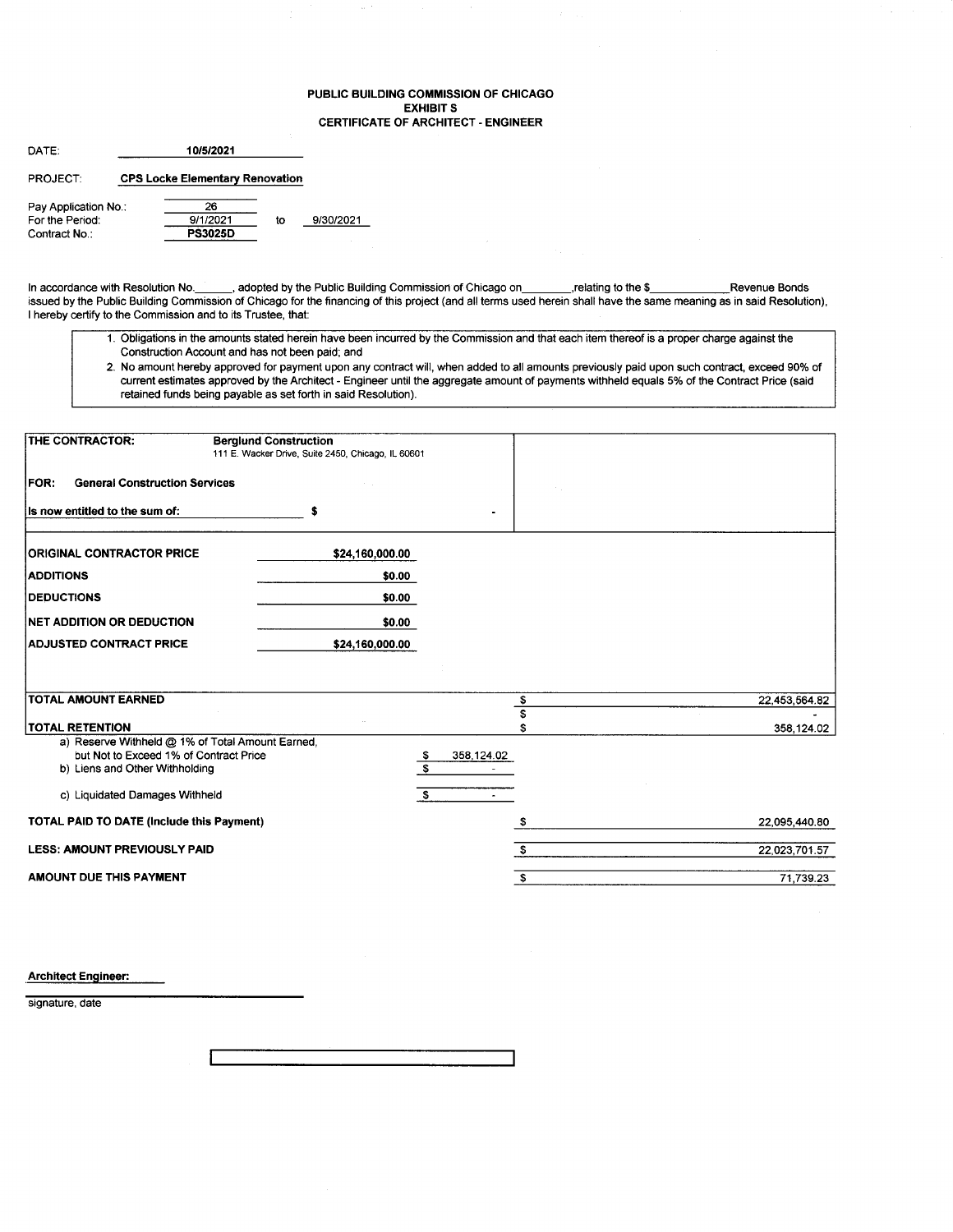## **APPLICATION AND CERTIFICATE FOR PAYMENT**

**Invoice #: 51117** 

| To Owner:                                       | Public Building Commission of Chicago<br>50 West Washington Street Room 200<br>Richard J Daley Center<br>Chicago, IL 60602                                          |                       | Project: 519012- CPS Locke Elementary<br>Renovation                              |                    | <b>Application No.:</b><br>Period To:        | 26<br>9/30/2021              | Distribution to:<br>Owner<br><b>Architect</b><br>Contractor                                                                                                                                                                                                                                                                                                                                                                      |
|-------------------------------------------------|---------------------------------------------------------------------------------------------------------------------------------------------------------------------|-----------------------|----------------------------------------------------------------------------------|--------------------|----------------------------------------------|------------------------------|----------------------------------------------------------------------------------------------------------------------------------------------------------------------------------------------------------------------------------------------------------------------------------------------------------------------------------------------------------------------------------------------------------------------------------|
| <b>From Contractor:</b><br><b>Contract For:</b> | <b>Berglund Construction</b><br>8410 S South Chicago Avenue<br>Chicago, IL 60617                                                                                    | <b>Via Architect:</b> | <b>RADA Architects</b><br>233 N. Michigan Avenue, Suite 1900<br>Chicago IL 60601 |                    | <b>Project Nos:</b><br><b>Contract Date:</b> |                              |                                                                                                                                                                                                                                                                                                                                                                                                                                  |
|                                                 | <b>CONTRACTOR'S APPLICATION FOR PAYMENT</b><br>Application is made for payment, as shown below, in connection with the Contract.<br>Continuation Sheet is attached. |                       |                                                                                  | herein is now due. |                                              |                              | The undersigned Contractor certifies that to the best of the Contractor's knowledge,<br>information, and belief, the work covered by this Application for Payment has been<br>completed in accordance with the Contract Documents. That all amounts have been<br>paid by the Contractor for Work for which previous Certificates for Payment were<br>issued and payments received from the Owner, and that current payment shown |
|                                                 | 1. Original Contract Sum<br>2. Net Change By Change Order                                                                                                           |                       | \$24,160,000.00<br>\$0.00                                                        | CONTRACTOR:        |                                              | <b>Berglund Construction</b> |                                                                                                                                                                                                                                                                                                                                                                                                                                  |

| 1. Original Contract Sum                                                   | \$24,160,000.00 |
|----------------------------------------------------------------------------|-----------------|
| 2. Net Change By Change Order                                              | \$0.00          |
| 3. Contract Sum To Date                                                    | \$24,160,000.00 |
| 4. Total Completed and Stored To Date                                      | \$22,453,564.82 |
| 5. Retainage:<br><sub>1.59%</sub> of Completed Work<br>a.                  | \$358,124.02    |
| n nn s of Stored Material<br>b.                                            | \$0.00          |
| Total Retainage in the context of the context of the Total Potal Retainage | \$358,124.02    |
| 6. Total Earned Less Retainage                                             | \$22.095.440.80 |
| 7. Less Previous Certificates For Payments                                 | \$22,023,701.57 |
| 8. Current Payment Due                                                     | \$71,739.23     |
| 9. Balance To Finish, Plus Retainage                                       | \$2.064,559.20  |

| <b>CHANGE ORDER SUMMARY</b>                           | Additions | Deductions |
|-------------------------------------------------------|-----------|------------|
| Total changes approved<br>in previous months by Owner | \$0.00    | \$0.00     |
| <b>Total Approved this Month</b>                      | \$0.00    | \$0.00     |
| TOTALS                                                | \$0.00    | \$0.00     |
| Net Changes By Change Order                           | \$0.00    |            |

By End Birghund

 $10/s/c1$ Date:

State of:  $\iiint \n\alpha$ : S Subscribed and supern to before me this Notary Public: My Commission ex

county of: Cook<br>day of Oسیاسی کمحد

**ARCHITECT'S CERTIFICATE FOR PAYMENT**<br>In accordance with the Contract Documents, based

d the data comprising the above application, the Architect certified to st of the Architect's knowledge, information, and belief, the W the quality of the Work is in accordance with the Contrac is entitled to payment of the AMOUNT CERTIFIED.

AMOUNT CERTIFIED \$71,739.23

(Attach explanation if amount certified differs from the amount applied. Initial all figures on this nd on th Continuation Sheet that are changed to conform with the amount certified.)

**ARCHITECT:** Date: 10/05/21 By.

This Certificate is not negotiable. The AMOUNT CERTIFIED is payable only to the Contractor named herein. Issuance, payment, and acceptance of payment are without prejudice to any rights of the Owner or Contractor under this Contract.